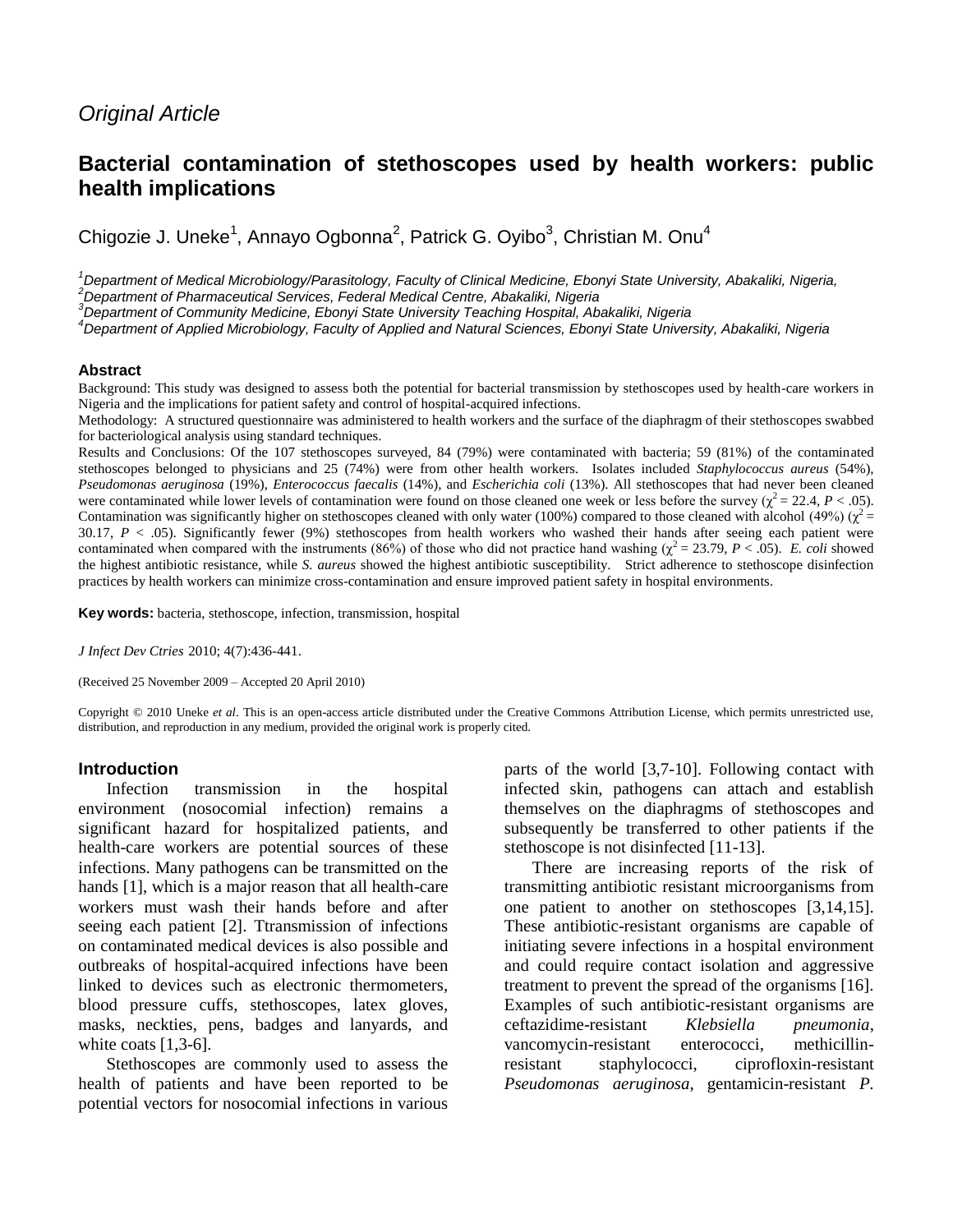*aeruginosa*, and penicillin-resistant pneumococci [16-20].

 The objectives of this study were to (i) assess stethoscope handling and maintenance practices among physicians and other health workers; (ii) determine the bacterial agents that can contaminate stethoscopes; (iii) determine the antibiotic sensitivity of bacterial isolates from stethoscopes; (iv) evaluate the relationship between stethoscope handling/maintenance practices and stethoscope contamination and; (v) outline the public health implications of stethoscope contamination.

### **Materials and methods**

The study was conducted from October 2007 to October 2008 in the following health facilities located in Ebonyi State in south-eastern Nigeria: The Federal Medical Centre (FMC), Abakaliki; Ebonyi State University Teaching Hospital (EBSUTH), Abakaliki; Holy Family Hospital, Abakaliki; West-End Maternity and Clinic, Abakaliki; Ceno Pharmacy, Abakaliki; Godal Pharmacy, Abakaliki; Grace Hospital, Abakaliki; Presbyterian Joint Hospital, Uburu; Izhia-Mgbo General Hospital, Ezzamgbo; and Primary Health Centre, Isu. Physicians, pharmacists, nurses, and other health workers who make use of personal stethoscopes participated in the study. The study was approved by the Infectious Diseases Research Division of the Department of Medical Microbiology in the Faculty of Clinical Medicine, Ebonyi State University, Abakaliki, and by the management of each of the participating hospitals. After obtaining informed consent from each participant, an anonymous study questionnaire was administered to obtain information on stethoscope usage, handling, and maintenance. The surface of the diaphragm of each stethoscope was swabbed with a sterile swab moistened in sterile saline and transferred to the Medical Microbiology Laboratory of Ebonyi State University, Abakaliki, for analysis. Samples that were obtained in locations outside of Abakaliki were analyzed at the microbiology laboratories of the relevant hospitals. Laboratory analyses were conducted within one hour of sample collection.

### *Laboratory Investigation*

The swabs were inoculated directly onto blood agar and MacConkey agar and incubated aerobically at  $37^{\circ}$ C for 24 hours before being examined for bacterial growth according to standard methods [21]. When three or more colony forming units (CFU) were obtained on a plate, the organism was regarded as a bacterial contaminant. The authors isolated bacteria by assessing colony characteristics and Gram reaction and by conducting the following tests: catalase and coagulase tests; hemolysis, sugar fermentation, and other biochemical tests including indole production, citrate utilization, and urease activity; triple sugar iron (TSI) agar test (for glucose, sucrose and lactose fermentation); gas and hydrogen sulphide production tests; and oxidase tests.

Antibiotic sensitivity testing was performed on bacterial isolates using the disc diffusion method [21,22] and commercially available discs (Optun Laboratories Nig Ltd, Lagos, Nigeria). Grampositive discs contained ciprofloxacin, nofloxacin, gentamicin, lincomycin, streptomycin, [rifampicin,](http://en.wikipedia.org/wiki/Rifampicin) flucloxacillin, erythromycin, chloramphenicol, and ampicillin-cloxacillin. The Gram-negative discs contained ofloxacin, pefloxacin, ciprofloxacin, ampicillin-cloxacillin, gentamicin, streptomycin, cefalexin, ampicillin, trimethoprim, and nalidixic acid.

These antibiotics are commonly used in Nigeria and are available at drugstores in the study areas.

## *Statistical analysis*

Differences between proportions were assessed by Chi-square analysis. Statistical significance was set at 0.05

## **Results**

A total of 107 stethoscopes were examined, 73 of which were from physicians (medical doctors) and 34 from nurses and other health workers. Of the 107 stethoscopes surveyed, 84 (78.5%) had bacterial contaminants. A total of 59 (80.8%) of the doctors' and 25 (73.5%) of other health workers' stethoscopes were contaminated but the difference was not statistically significant ( $\chi^2$  = 0.74, df = 1, *P* > .05. The bacteria isolated included *Staphylococcus aureus* (53.6%), *P. aeruginosa* (19.0%), *Enterococcus faecalis* (14.3%), and *Escherichia coli* (13.1%) (Table 1).

Analysis of the study questionnaire revealed that bacterial contamination was related to the time the stethoscope was cleaned prior to the survey (Table 2); results showed that there was 100% bacterial colonization of stethoscopes that had never been cleaned while the least contamination was found on stethoscopes cleaned one week or less before the survey ( $\chi^2$  = 22.4, df = 3, *P* < .05). The highest levels of bacterial contamination were found on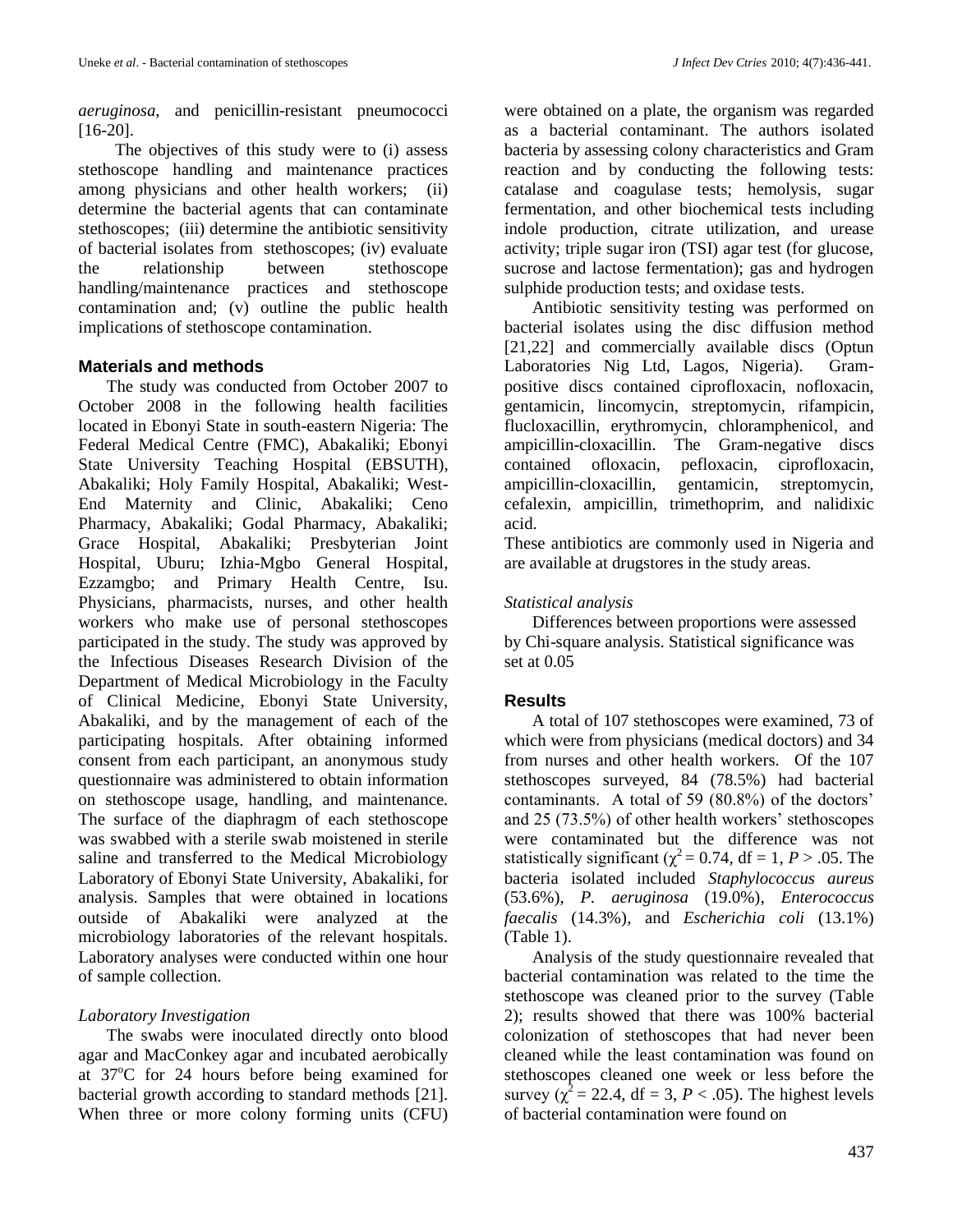| Bacteria isolated | Doctors'     | Nurses'/Other health |           |
|-------------------|--------------|----------------------|-----------|
|                   | stethoscopes | workers'             | Total     |
|                   |              | stethoscopes         |           |
|                   | No. (%)      | No. (%)              | No. (%)   |
| S. aureus         | 36(80.0)     | 9(20.0)              | 45(53.6)  |
| P. aeruginosa     | 11(68.8)     | 5(31.3)              | 16(19.0)  |
| E. faecalis       | 7(58.3)      | 5(41.7)              | 12(14.3)  |
| E. coli           | 5(45.5)      | 6(54.5)              | 11(13.1)  |
| Total             | 59 (70.2)    | 25(29.8)             | 84 (78.5) |
|                   |              |                      |           |

**Table 1.** Bacterial isolates from stethoscopes of doctors and other health workers

stethoscopes cleaned with other cleaning agents (100%) and those that had never been cleaned (95.0%) (Table 3); significantly lower levels of contamination were found on stethoscopes cleaned with alcohol (48.5%) ( $\chi^2$  = 30.17, df = 3,  $\dot{P}$  < .05).

Sixteen respondents stated they cleaned their stethoscopes after examining each patient and 25.0% of their stethoscopes were colonized by bacteria (Table 4). In contrast, 87.9% of the stethoscopes belonging to people that did not clean their stethoscopes after examining each patient were contaminated ( $\chi^2$  = 16.36, df = 1, *P* < .05).

Only 28.5% of the stethoscopes from the 13.1% of health workers who washed their hands after seeing each patient were contaminated compared to 86.0% of stethoscopes from those who did not practice hand washing  $(\chi^2 = 23.79, P < .05)$  (Table 5).

The antibiotic sensitivity testing indicated that the bacterial isolates were resistant to most of the antibiotics assessed (Table 6). Isolates of *E. coli* showed the highest levels of resistance and were susceptible to only two of the antibiotics (ciprofloxacin and streptomycin). *Staphylococcus aureus* showed the least resistance, being susceptible to ciprofloxacin, nofloxacin, gentamicin, lincomycin, streptomycin, ofloxacin, pefloxacin). The most effective antibiotics against all contaminants were ciprofloxacin and streptomycin.

### **Discussion**

The result of this study revealed that as many as 78.5% of the stethoscopes surveyed were contaminated by bacteria which is comparable to the observations of previous studies that found 71% to 100% of stethoscopes were colonized by various bacteria [7,8,23-26]. Although most of the organisms isolated in these studies were considered nonpathogenic, a significant percentage of the isolates were potentially pathogenic. The implication of the findings is that the stethoscope might be a vector playing an important role in the transmission of potential pathogenic microorganisms, as well as in the spread of antibiotic-resistant strains in the hospital environment.

The stethoscopes used by physicians were more contaminated (80.8%) than those used by other health workers (73.5%). Although the difference was not statistically significant, the fact that physicians use stethoscopes more frequently than other health workers might explain the higher rate of bacterial contamination. Marinella and others [25] had reported earlier that physicians' stethoscopes generally had a higher bacterial load than nurses' stethoscopes. *S. aureus* was the most common bacterial agent isolated from the stethoscopes studied (53.6%). Previous investigations have indicated its occurrence on 15.8% to 89% of stethoscopes

|                    | Doctors' stethoscopes |                 | Nurses'/Other health  |                 | Total |                 |
|--------------------|-----------------------|-----------------|-----------------------|-----------------|-------|-----------------|
|                    |                       |                 | workers' stethoscopes |                 |       |                 |
| Time               | No.                   | No. $(\%)$ with | No.                   | No. $(\%)$ with | No.   | No. $(\%)$ with |
|                    |                       | bacteria        |                       | bacteria        |       | bacteria        |
| $\leq$ 1 week ago  | 30                    | 18(60.0)        | 22                    | 13(59.1)        | 52    | 31(59.6)        |
| $2 - 4$ weeks ago  | 12                    | 11(91.7)        |                       | 0(0.0)          | 12    | 11(91.7)        |
| $\geq$ 5 weeks ago |                       | 4(80.0)         |                       | 1(100.0)        | 6     | 5(83.3)         |
| Never              | 26                    | 26(100.0)       |                       | 11 (100.0)      | 37    | 37 (100.0)      |
| Total              | 73                    | 59 (80.8)       | 34                    | 25(73.5)        | 107   | 84 (78.5)       |

**Table 2.** Time when stethoscope was last cleaned and bacterial contamination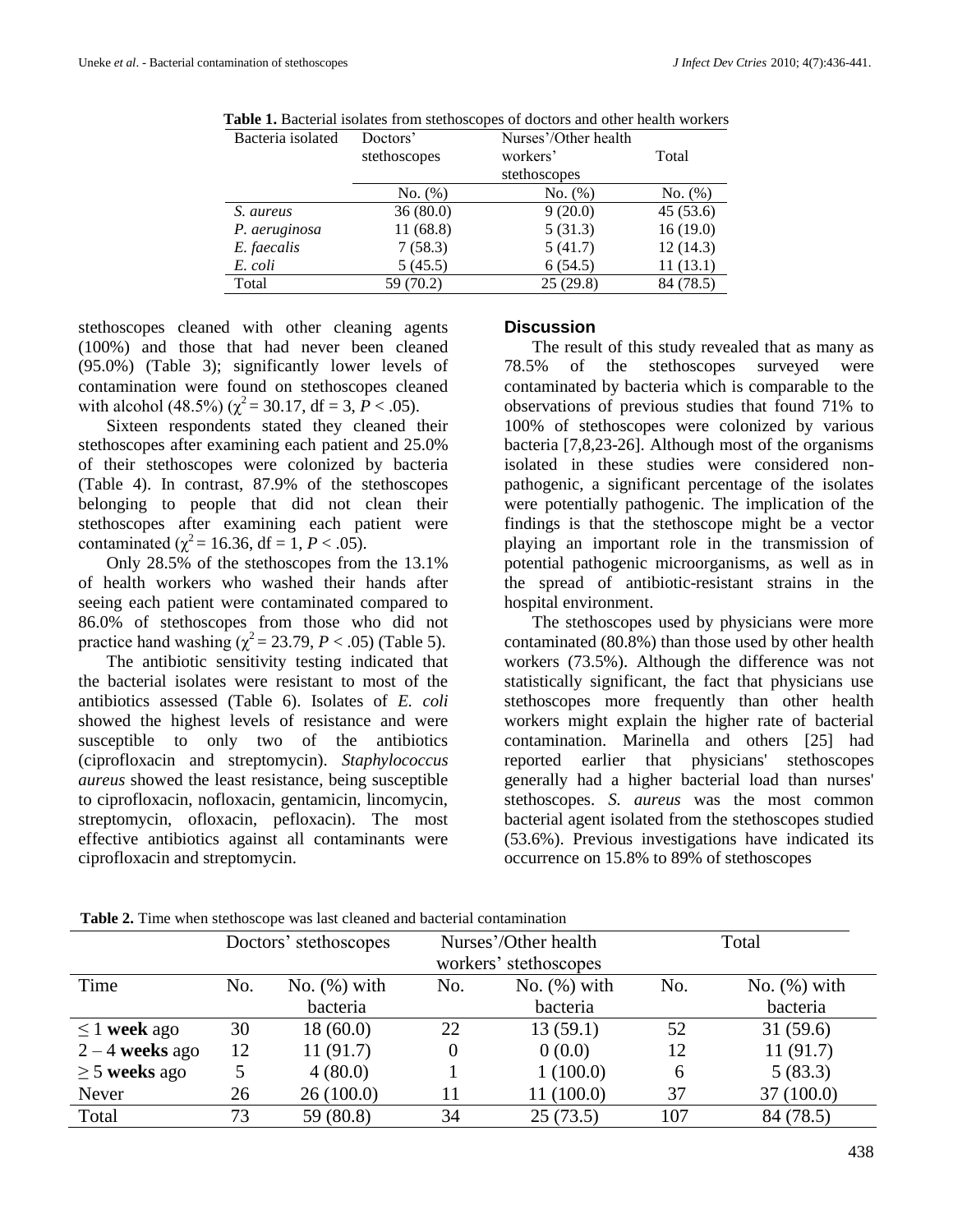| ັ              |     | ັ<br>Doctors' stethoscopes | Nurses'/Other health workers' |                 | Total |                 |  |
|----------------|-----|----------------------------|-------------------------------|-----------------|-------|-----------------|--|
|                |     |                            |                               | stethoscopes    |       |                 |  |
| Parameters     | No. | No. (%)                    | No.                           | No. $(\%)$ with | No.   | No. $(\%)$ with |  |
|                |     | with                       |                               | bacteria        |       | bacteria        |  |
|                |     | bacteria                   |                               |                 |       |                 |  |
| Soap/Water     | 6   | 3(50.0)                    |                               | 2(100.0)        | 8     | 5(62.5)         |  |
| Spirit/Alcohol | 22  | 12(54.5)                   |                               | 4(36.4)         | 33    | 16(48.5)        |  |
| Others         | 2   | 2(100.0)                   | $\overline{4}$                | 4(100.0)        | 6     | 6(100.0)        |  |
| Nil            | 43  | 42 (97.7)                  | 17                            | 15(88.2)        | 60    | 57 (95.0)       |  |
| Total          | 73  | 59 (80.8)                  | 34                            | 25(73.5)        | 107   | 84 (78.5)       |  |

|  |  |  |  |  |  | Table 3. Agents used in cleaning stethoscopes and bacterial contamination |
|--|--|--|--|--|--|---------------------------------------------------------------------------|
|--|--|--|--|--|--|---------------------------------------------------------------------------|

**Table 4.** Cleaning of stethoscopes after seeing each patient and bacterial colonization

|            | Doctors' stethoscopes |                 |     | Nurses'/Other health  | Total |                 |  |
|------------|-----------------------|-----------------|-----|-----------------------|-------|-----------------|--|
|            |                       |                 |     | workers' stethoscopes |       |                 |  |
| Parameters | No.                   | No. $(\%)$ with | No. | $No.(%)$ with         | No.   | No. $(\%)$ with |  |
|            |                       | bacteria        |     | bacteria              |       | bacteria        |  |
| Yes        |                       | 3(50.0)         |     | 1(12.5)               | 16    | 4(25.0)         |  |
| No         | 65                    | 56 (83.6)       | 26  | 24 (92.3)             | 91    | 80 (87.9)       |  |
| Total      | 73                    | 59 (80.8)       | 34  | 25(73.5)              | 107   | 84 (78.5)       |  |

**Table 5.** Hand washing after seeing each patient and bacterial colonization of stethoscopes.

|            | Nurses'/Other health<br>Doctors' stethoscopes |                 |     | Total                 |     |                 |
|------------|-----------------------------------------------|-----------------|-----|-----------------------|-----|-----------------|
|            |                                               |                 |     | workers' stethoscopes |     |                 |
| Parameters | No.                                           | No. $(\%)$ with | No. | No. $(\%)$ with       | No. | No. $(\%)$ with |
|            |                                               | bacteria        |     | bacteria              |     | bacteria        |
| Yes        | h                                             | 3(50.1)         | 8   | 1(12.5)               | 14  | 4(28.5)         |
| No         | 67                                            | 56 (83.6)       | 26  | 24(92.3)              | 93  | 80(86.0)        |
| Total      | 73                                            | 59 (80.8)       | 34  | 25(73.5)              | 107 | 84 (78.5)       |

**Table 6.** Antimicrobial susceptibility of bacterial isolates from stethoscopes.

| <b>Antibiotics</b>          | <b>Concentration</b> | <b>Bacteria</b> |               |              |              |  |  |
|-----------------------------|----------------------|-----------------|---------------|--------------|--------------|--|--|
|                             |                      | S. aureus       | P. aeruginosa | E. faecalis  | E. coli      |  |  |
| Ciprofloxacin               | $10 \text{ mcg}$     | $100.0**$       | 33.3          | 66.7         | 33.3         |  |  |
| Nofloxacin                  | $30 \text{ mcg}$     | 33.3            | $\mathbb{R}$  | R            | R            |  |  |
| Gentamicin                  | $10 \text{ mg}$      | 33.3            | R             | R            | R            |  |  |
| Lincomycin                  | $30 \text{ mcg}$     | 33.3            | 33.3          | R            | R            |  |  |
| Streptomycin                | $30 \text{~mg}$      | 66.7            | 66.7          | 33.3         | 66.7         |  |  |
| Rifampicin                  | $10 \text{ mcg}$     | R               | $\mathbb{R}$  | R            | R            |  |  |
| Flucloxacillin              | $30 \text{ mcg}$     | $\mathbb{R}$    | $\mathbb{R}$  | $\mathbb{R}$ | R            |  |  |
| Erythromycin                | $30 \text{ mcg}$     | R               | R             | $\mathbb{R}$ | R            |  |  |
| Chloramphenicol             | $20 \text{~mg}$      | R               | R             | $\mathbb{R}$ | $\mathsf{R}$ |  |  |
| Ampicillin-Cloxacillin      | $30 \text{ mcg}$     | $\mathbb{R}$    | $\mathbb{R}$  | R            | R            |  |  |
| Ofloxacin                   | $10 \text{ mcg}$     | 33.3            | R             | R            | R            |  |  |
| Pefloxacin                  | $10 \text{ mcg}$     | 33.3            | R             | 33.3         | R            |  |  |
| Amoxicillin-Clavulanic Acid | 30 mcg               | R               | $\mathbb{R}$  | $\mathbb{R}$ | R            |  |  |
|                             |                      |                 |               |              |              |  |  |
| Cefalexin                   | $10 \text{ mcg}$     | R               | R             | R            | R            |  |  |
| Nalidixic acid              | $30 \text{ mcg}$     | R               | R             | R            | R            |  |  |
| Trimethoprim                | $30 \text{ mcg}$     | R               | R             | R            | R            |  |  |
| Ampicillin                  | 30 mcg               | R               | R             | R            | $\mathbf R$  |  |  |

**\***mcg = microgram; \*\*Figures represent percentage of isolates susceptibile; R **=** 100% of isolates resistant;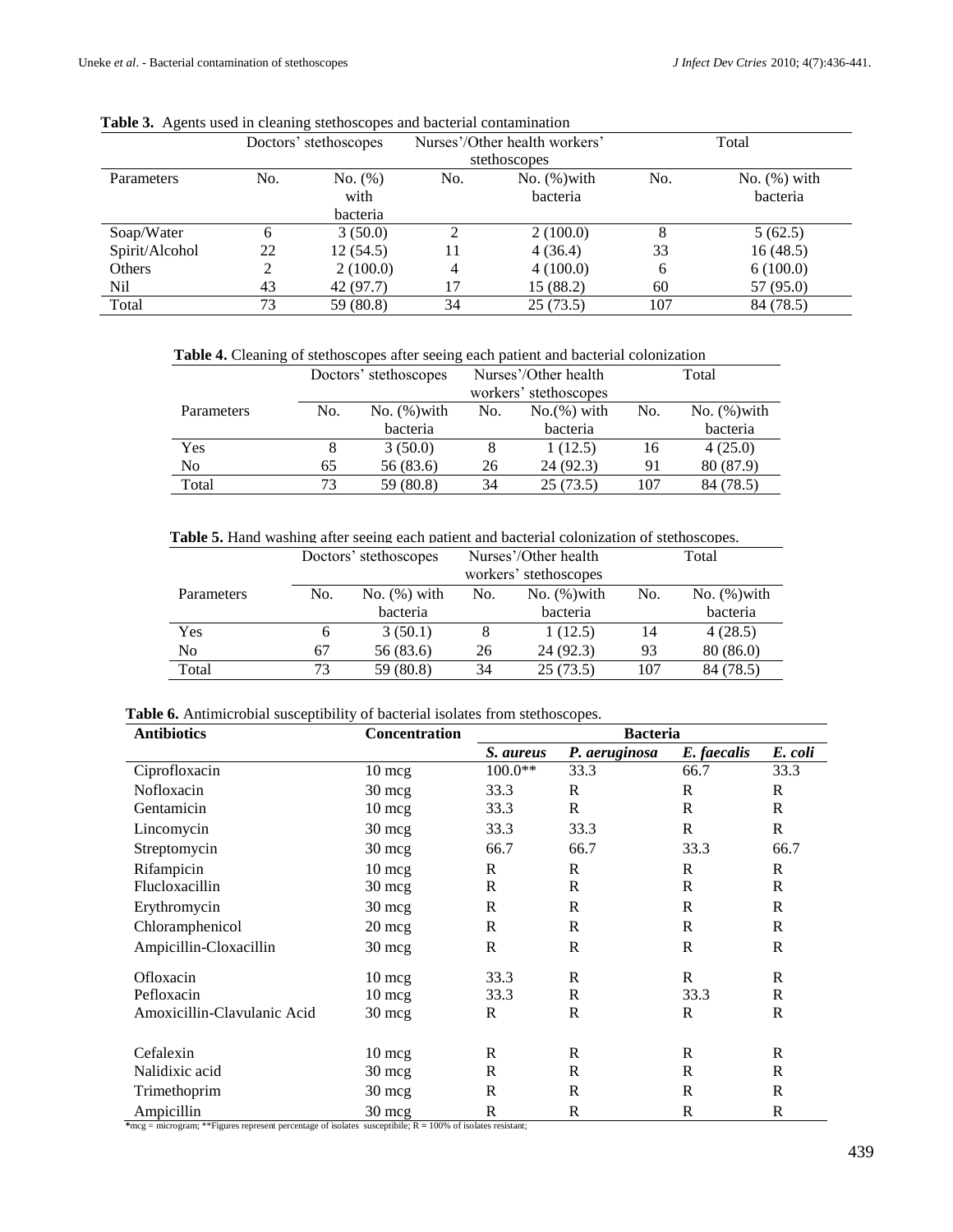surveyed [3,25-28]. *Staphylococcus aureus* is known to have developed resistance to conventional antibiotics [29] and this was the case in our study. Similarly, the other bacteria isolated were resistant to most antibiotics assessed. The development of antibiotic resistance by bacterial agents is worrisome and has been described as a serious public health concern. This is particularly the case in developing countries where dysfunctional health services, inadequate drug supplies, non-adherence to treatment strategies, self-medication, and dubious drug quality favor the emergence and persistence of antibiotic resistance [29].

Although we did not show that stethoscopes can transmit infections, we did show stethoscopes were contaminated with pathogenic bacteria and that poor stethoscope cleaning/disinfection practices were significantly associated with this contamination. In particular, all stethoscopes that had never been cleaned were contaminated while the lowest levels of contamination were seen with stethoscopes cleaned one week or less before the survey. As even short periods of contact between a patient's skin and the stethoscope can result in transfer of bacteria [30] there is a need for strategies to decrease bacterial contamination of stethoscopes. Previous studies were consistent with the findings of this study, with only 0-3% of health-care providers cleaning their stethoscopes regularly [7,25,26] and just 10% cleaning them when they were soiled with blood or human secretions [20].

It was of interest to note that stethoscopes belonging to health workers who practiced hand hygiene were less likely to be contaminated than those belonging to individuals with poor hand hygiene. Failure to wash hands could facilitate the introduction of pathogens onto devices that the health workers use frequently, such as stethoscopes. The World Health Organization recently noted that hand hygiene is fundamental in ensuring patient safety and should be performed in a timely and effective manner in the process of care [2].

In this study the importance of cleaning the stethoscope with a disinfectant was demonstrated. Comparatively fewer bacterial colonies were obtained from stethoscopes of individuals who cleaned them with soapy water or alcohol. This is similar to the findings of Marinella and others [25], who found that bacterial isolates from stethoscopes were significantly reduced after they were cleaned with isopropyl alcohol, sodium hypochlorite, or benzalkonium chloride.

Strategies to minimize the transmission of infection from stethoscopes have been proposed, including the use of disposable stethoscopes, especially for clinical high-risk environments, and the use of a single-use, silicone membrane over the stethoscope head to create a prophylactic barrier [31]. Although these strategies could minimize the risk of stethoscope transmission of infections, they are unaffordable to most health workers and health facilities in developing countries. Instead hospitals should develop more rigorous programs and protocols for stethoscope disinfection as a standard of care [27]. Strict adherence to stethoscope disinfection practices by health workers will minimize crosscontamination and ensure improved patient safety in hospitals.

### **References**

- 1. World Health Organization (2009) WHO Guidelines for Hand Hygiene in Health Care. First Global Patient Safety Challenge Clean Care is Safer Care. Geneva: WHO 270p.
- 2. World Health Organization (2009) Save lives clean your hands-Guide to Implementation. A Guide to the Implementation of the WHO Multimodal Hand Hygiene Improvement Strategy WHO/IER/PSP/2009.02. Geneva: WHO 48p.
- 3. Uneke CJ, Ogbonna A, Oyibo PG, Ekuma U (2008) Bacteriological assessment of stethoscopes used by medical students in Nigeria: implications for nosocomial infection control. World Health Popul 10: 53-61.
- 4. Steinlechner C, Wilding G, Cumberland N (2002) Microbes on ties: do they correlate with wound infection. Ann R Coll Surg Engl 84: 307-309.
- 5. Kotsans D, Scott C, Gillespie EE, Korman TM (2008) What's hanging around your neck? Pathogenic bacteria on identity badges and lanyards. Med J Aust 188: 5–8.
- 6. Treakle AM, Thom KA, Furuno JP, Strauss SM, Harris AD, Perencevich EN (2009) Bacterial contamination of health care workers' white coats. Am J Infect Contr 37: 101-105.
- 7. Youngster I, Berkovitch M, Heyman E, Lazarovitch Z, Goldman M (2008) The stethoscope as a vector of infectious diseases in the paediatric division. Acta Paediatr 97: 1253- 1255.
- 8. Zuliani-Maluf ME, Maldonado AF, Bercial ME, Pedroso SA (2002) Stethoscope: a friend or an enemy? Sao Paulo Med J 120: 13-15.
- 9. Schroeder A, Schroeder MA, D'Amico F (2009) What's growing on your stethoscope? (And what you can do about it). J Fam Pract 58: 404-409.
- 10. Saloojee H, Steenhoff A (2001) The health professional's role in preventing nosocomial infections. Postgrad Med J 77: 16-19.
- 11. Sanders S (2003) The stethoscope and cross-infection. British J Gen Pract 53: 971-972.
- 12. Madar R, Novakova E, Baska T (2005) The role of noncritical health-care tools in the transmission of nosocomial infections. *Bratisl Lek Listy,* 106: 348-350.